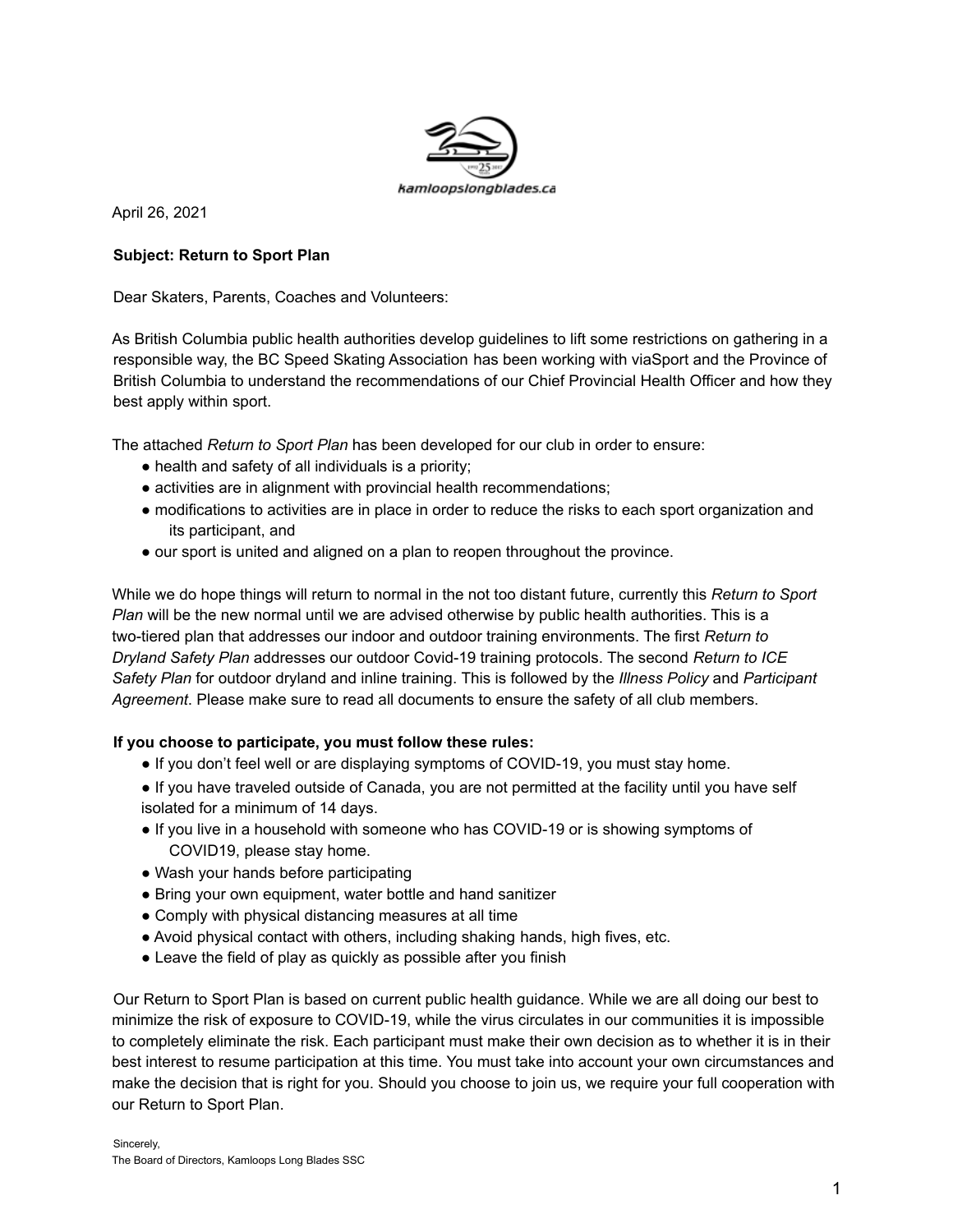# A Note from the Coach

We will be starting in person dryland and inline sessions next week. We will begin with just the older skaters and those who have already been participating in our virtual training sessions and gradually invite others as we test and perfect our operational procedures. We must maintain strict compliance with our *Return to Dryland Safety Plan* with no exceptions.

## **Please read all of the attached documentation and save it for future reference.**

- The *Participant Agreement* must be read and signed by all who attend club activities. Please sign, scan and forward to kamloopslongblades@gmail.com
- The online *Wellness Survey* must be completed before each and every training session, preferably 2 hours prior. Follow this link: https://forms.gle/FziqPBoaB3BnQe466

● Each skater must bring a blanket or towel to lay on the ground to mark their space and give them a clean place to place their water bottle, backpack etc and to put on their inline skates or training shoes. This is each person's personal space, not to be touched by anyone else.

- Masks must be worn while coming onto and leaving the field, while not moving around and whenever 3 meters of distance is not possible.
- Failure to comply with any of the requirements as stated in the *Return to Dryland Safety Plan, Participant Agreement* or *Illness Policy* will not be allowed to participate.
- Parents are not permitted on the Field of Play unless they are invited to assist the coach.
- Siblings are not allowed on the field of play.

I know it sounds very strict...and it is. It's for everyone's safety and well-being and as a club, we must follow the legislated protocol or risk reprimand.

If anyone would like further information regarding the province's Return to Sport Guidelines, please refer to the ViaSport website https://www.viasport.ca/return-sport or BC Speed Skating https://www.bcspeedskating.ca/news/bcssa-return-to-practice-guidelines/

Yours in skating,

Sandi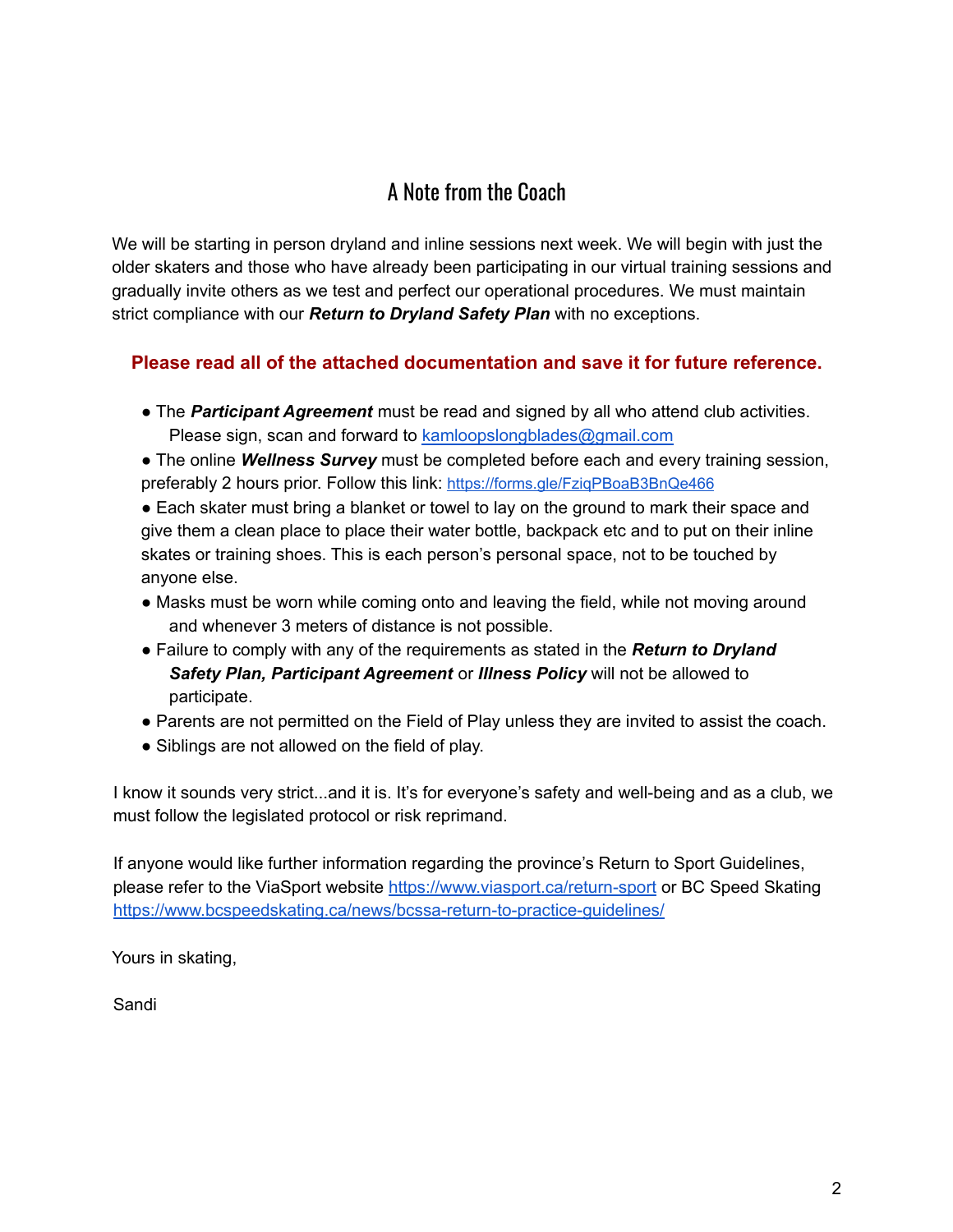# Kamloops Long Blades Speed Skating Club **COVID-19 Dryland Safety Plan**

#### April 26, 2021

#### \*Subject to change in accordance with public health regulations

We are an active and progressive club of approximately 31 skaters and 48 members. Our athletes range in age from 5 to 60, with the majority being youth under 18. Summer training consists of dryland and inline training, 2 or more times per week. Ice training begins in September and is 2-4 times per week at McArthur Island Sport Center. This plan is for dryland and inline only.

**Assessment of Risks** - Summer Dryland on Fields and Inline on Parking lots - Outdoor only

• Parents will drop their athletes off in the parking lot or beside the field, and pick them up from the same location.

• Athletes will join the coaches on the field or parking lot and will maintain a minimum of 2 metre distancing between others.

- Fields and lots are public and may have passers by.
- Some training equipment may be shared between athletes.
- Public washrooms may or may not be available.

● Athletes will mainly be in contact with the grass, asphalt and potentially benches or cement curbs.

• There is a potential risk of athletes becoming injured during training.

### **Protocols to Reduce the Risks**

- Guided by the BC Speed Skating Association and ViaSport Return to Practice Guidelines, as well as what is mandated by the Government of BC and the City of Kamloops, with the understanding that these guidelines will change with the phases of Covid-19 and adaptations may need to occur;
- Illness policy is in place and all athletes must submit the wellness questionnaire before coming to training;
- Attendance will be recorded:
- Hand sanitizer and disinfectant will always be available on site. Athletes must sanitize their hands before joining the group;

● Any equipment will be sanitized before use, during use between athletes, and immediately after use. Whenever possible, siblings will share equipment;

● Athletes must maintain a distance of 3 metres between each other and 6 metres between coaches and spectators;

- The head coach will be equipped with a portable speaker and mic to communicate in a large area, as needed.;
- Gloves, masks and first aid kit will be on site and easily accessed by the coaches and/or parents;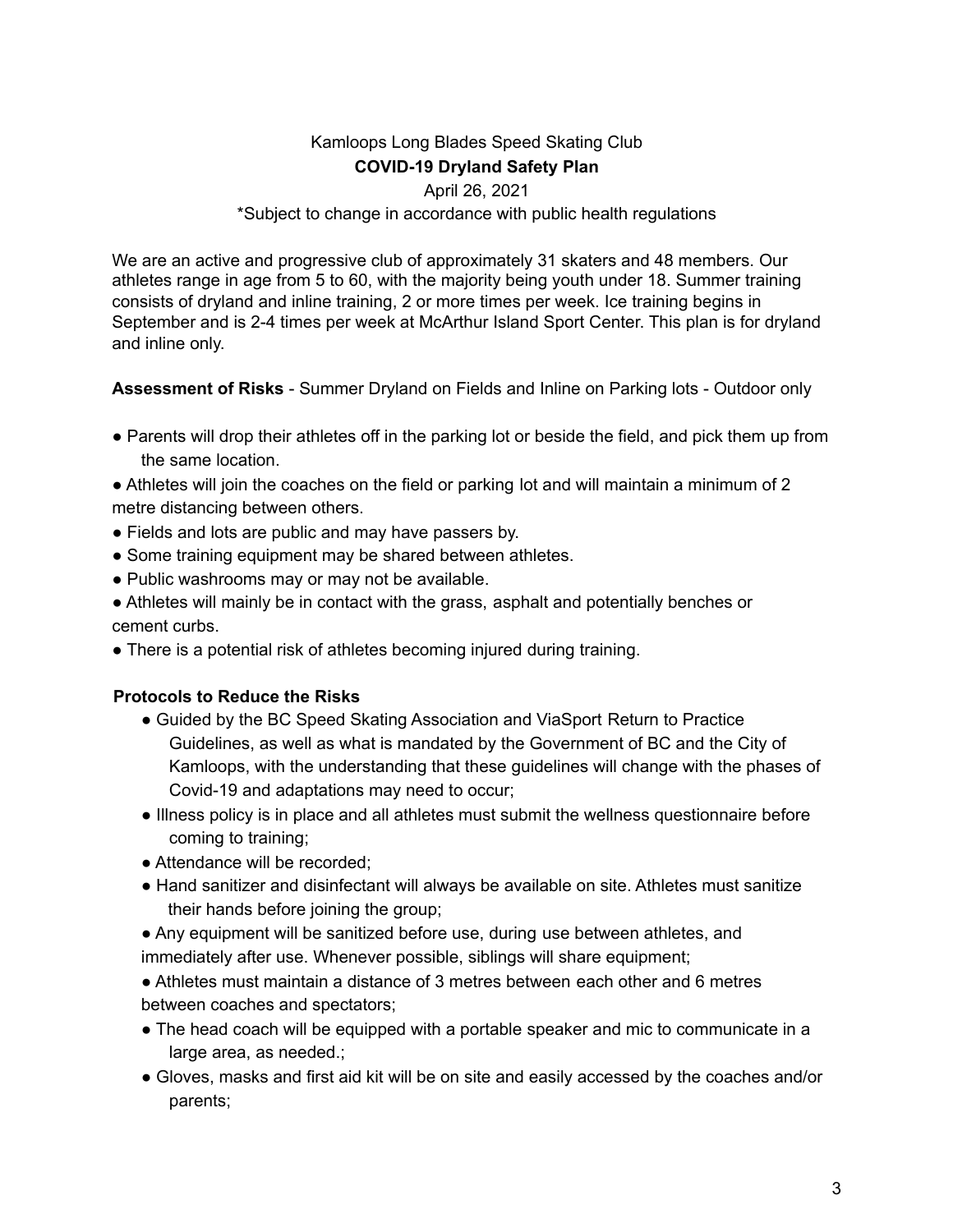-- First Level Protection (elimination): Limit the number of people and ensure physical distance

● Training groups will be based on size of the field of play and will never exceed 20. Field training will be approximately 15 athletes plus coaches. Inline will be less than 20.

- Parents who are not assistant coaches will not be allowed on the actual field of play.
- Siblings will not be allowed to join the athletes on the field of play.
- All in person activities will be outdoors
- Our older athletes can be trusted to maintain their distance while training and socializing. These will be the primary participants in the summer training. If we do any sessions with the younger athletes, visual markings will be used such as pylons.
- Training will be designed to accommodate physical distancing, using drills, skills and technical activities.
- Athletes will come dressed and ready to train. Each athlete will be expected to bring their own towel or blanket to mark their space and place their water bottle and items. This will be where they will tie up their inlines or make any adjustments to their equipment. This is their space only. Each of these spaces will have 3 metre spacing between the next.

-- Second Level Protection (engineering): Barriers and Partitions

 $\bullet$  n/a

-- Third Level Protection (administrative): Rules and Guidelines

- Illness policy is in place
- Athletes must submit the wellness questionnaire before coming to training.
- Attendance will be recorded.
- ViaSport Appendix E Member Communication template used to communicate our Covid-19 policies and procedures with all club members.
- Non compliance consequences will be clearly communicated with all members and will be strictly enforced.

-- Fourth Level Protection: Using Masks

● Masks will be worn when athletes are stationary, entering and leaving the field of play and whenever 3 meter social distancing is not possible.

● Outdoor training where 3 meter distancing is easily maintained - masks can be removed while exercising.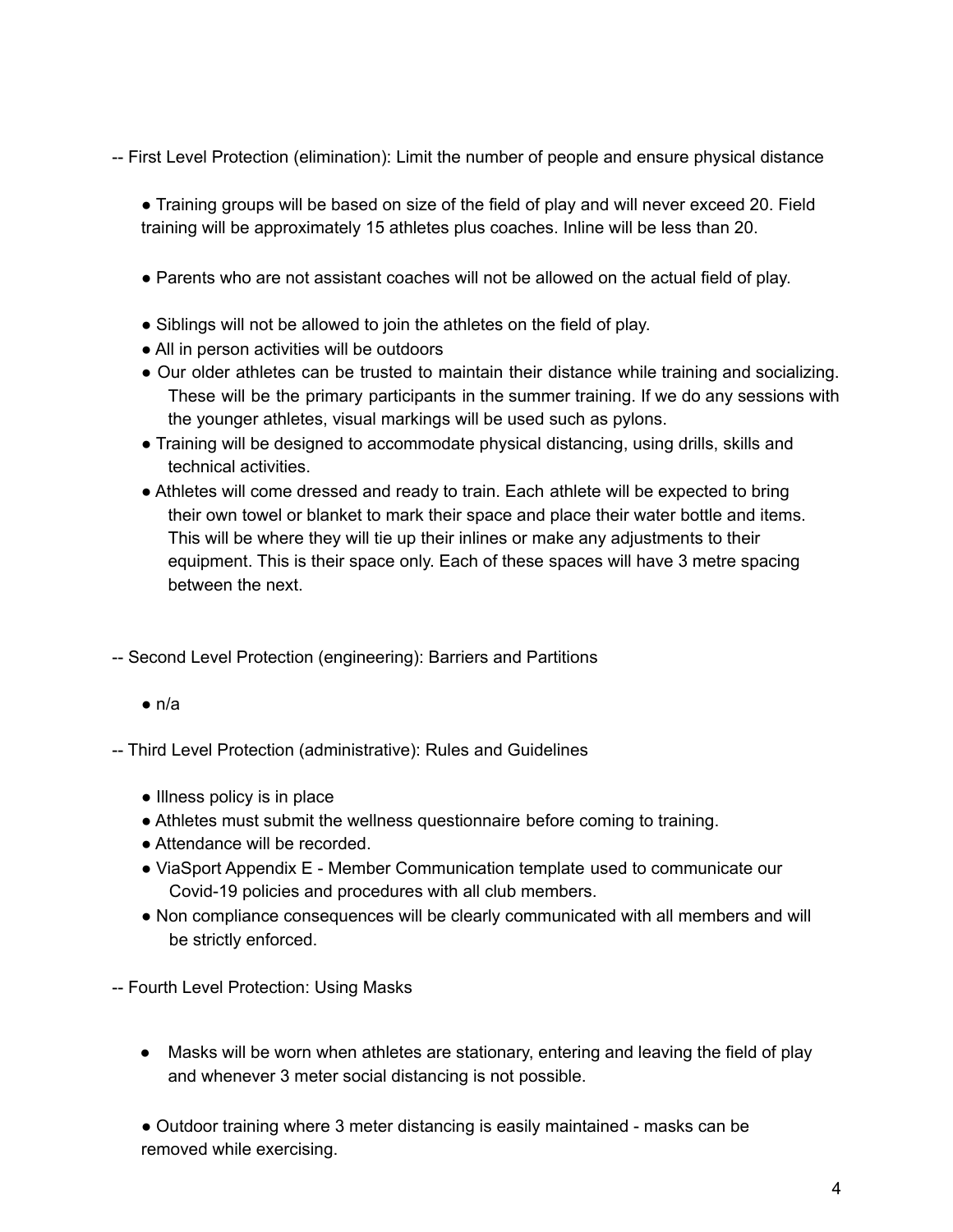- Coaches will wear masks if they cannot maintain 4 meter distancing from the athletes.
- If First Aid assistance is needed, the coach or first aid attendant will wear gloves, eye protection and a mask.
- Athletes, parents and coaches will receive training on the correct use of masks and safety procedures and expectations.
- -- Reduce the Risk of Surface Transmission through Effective Cleaning and Hygiene Practices
	- Hand sanitizer and disinfectant spray will be on site at all times.
	- Everyone must sanitize their hands before stepping onto the field of play and as they step off.
	- Minimal equipment will be used, but anything being used will be sanitized before use, between users and after use. Whenever possible, siblings will share equipment.
	- Inline skates are kept by the athlete for the entire summer so there is no contact back and forth.
	- Athletes will be sitting on their own clean towel or blanket to avoid contact with the field surfaces. They will keep their backpacks, water bottles etc on these designated spaces.
	- If public washrooms are available on site, athletes will be directed to sanitize the toilet before use and sanitize their hands after use.

### **Develop Policies**

- ViaSport Appendix C Illness Policy Adapted and implemented
- ViaSport Appendix D Participant Agreement -
- Wellness Check in virtually
- Attendance record
- ViaSport Appendix E Member Communication Adapted and implemented
- Non compliance consequences developed

#### **Monitor and Update as Necessary**

- Return to Practice Committee has been formed and will be responsible for staying apprised of changes and making adaptations. The 5 member committee has people experienced in policy and risk management and includes a medical doctor and the club's head coach.
- The committee reports to the Board of Directors who need to approve their actions.
- The committee will involve designated health and safety representatives if needed.
- Individuals concerned with health or safety can contact any member of the committee or the Board of Directors.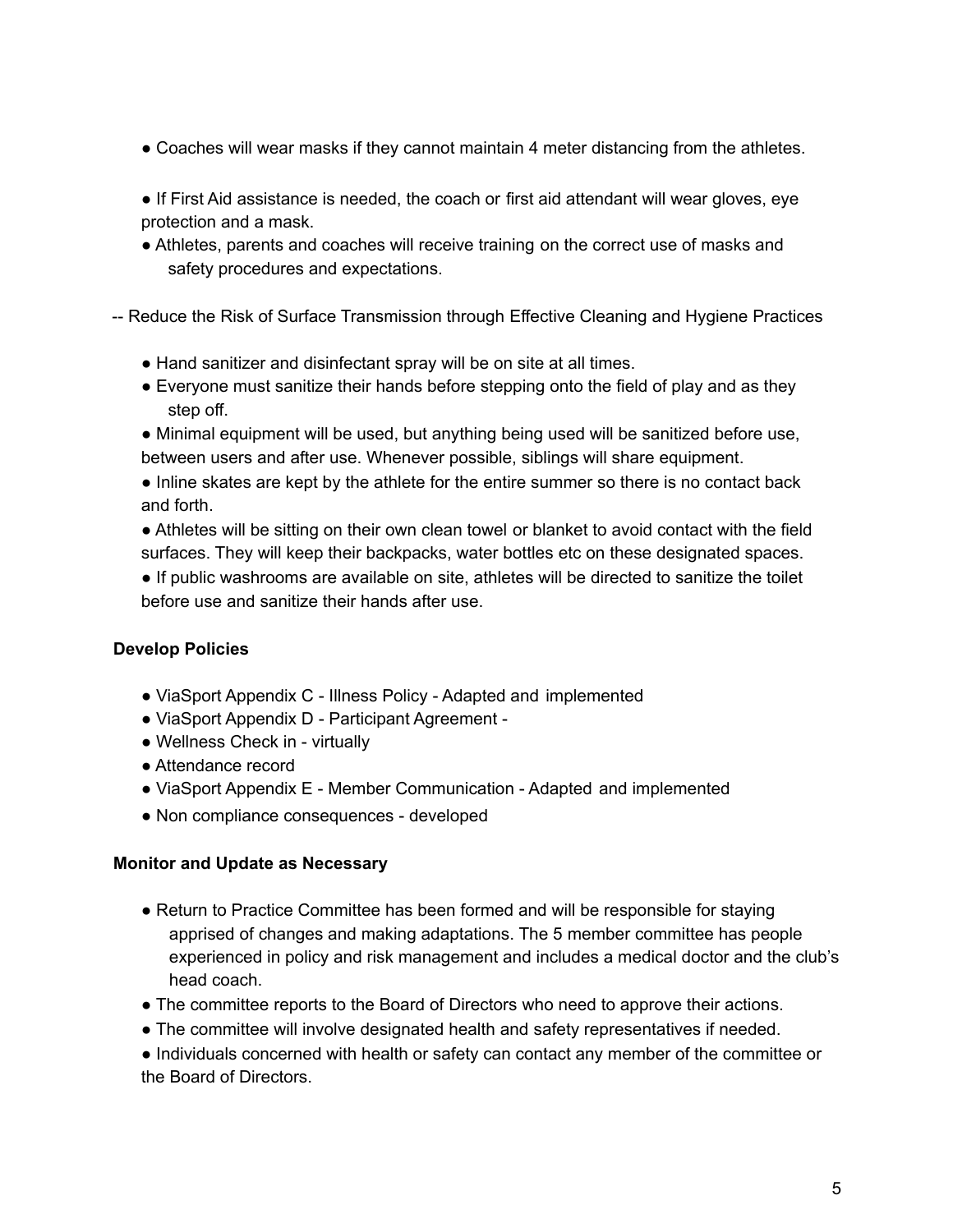## **Assess and Address Risks from Resuming Operations**

- At this time we are only returning to outdoor training activities with little equipment. We will not share any kind of equipment which would be touched, that cannot be sanitized at the field of play.
- Coaches will be informed of all new procedures and practices.
- Gradual return to training to avoid injury.
- Need to assess the challenges that will come when we return to ice training and what impact Covid-19 will have on our membership and the financial health of our club.

● ViaSport Return to Sport Guidelines for B.C. https://www.viasport.ca/sites/default/files/Phase3ReturntoSportGuidelineswebV2.pdf

- BC Speed Skating Return to Skating Guidelines
- https://www.bcspeedskating.ca/wp-content/uploads/2020/08/BCSSA-Return-to-Skating Guidelines\_-Progressively-Loosen\_August31.pdf
- City of Kamloops User Guidelines and Expectations
- https://vvsc.ca/wp-content/uploads/2020/07/COK-Arena-User-Guidelines.pdf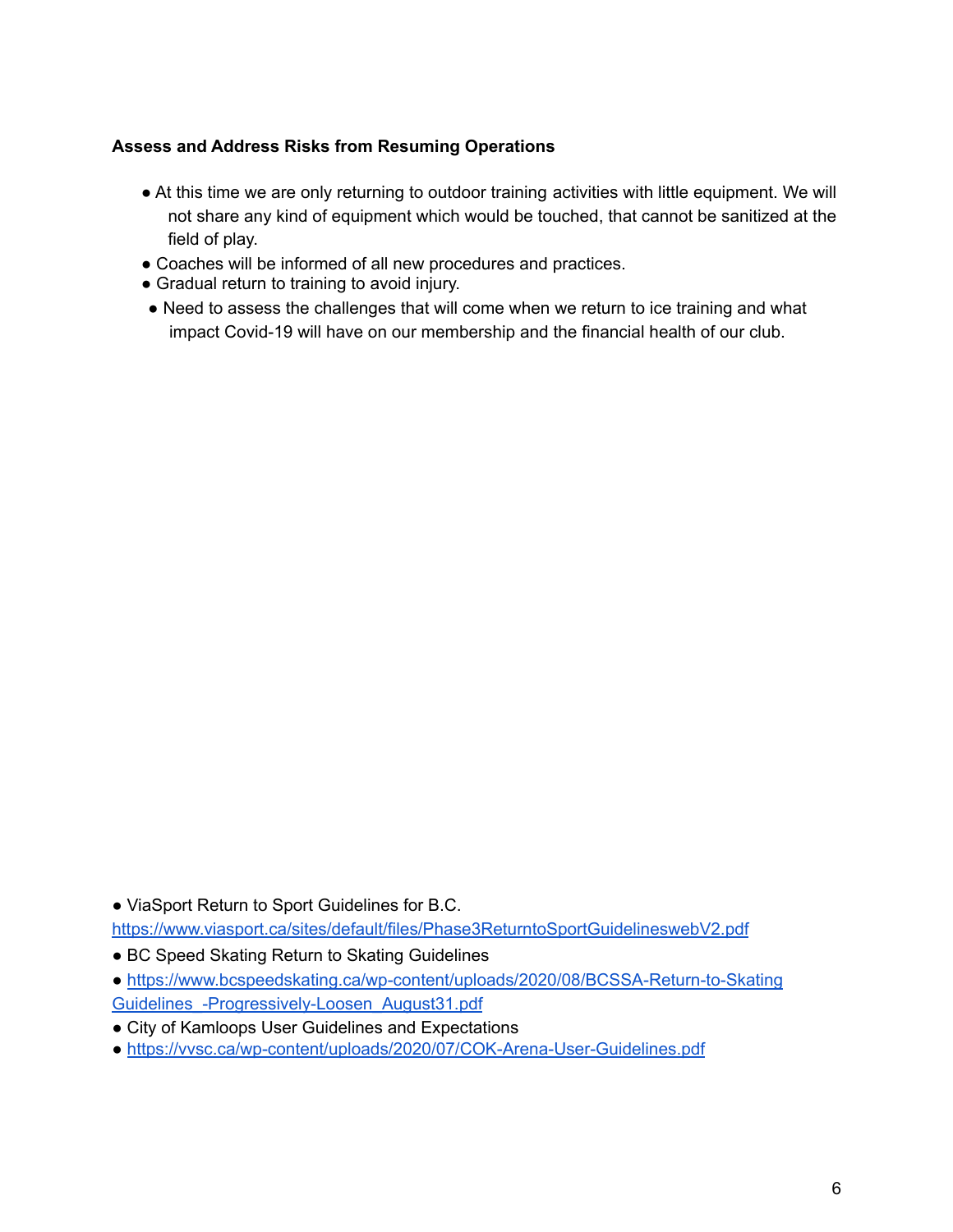#### **Kamloops Long Blades - ILLNESS POLICY**

In this policy, "Team member" includes an employee, volunteer, participant or parent/spectator.

**1. Inform an individual in a position of authority (coach, team manager, program coordinator) immediately if, you feel any symptoms of COVID-19** such as fever, chills, cough, shortness of breath, sore throat and painful swallowing, stuffy or runny nose, loss of sense of smell, headache, muscle aches, fatigue and loss of appetite.

#### **2. Assessment**

**a.** Team members must review the self-assessment signage located throughout the facility each morning before their shift/practice/activity to attest that they are not feeling any of the COVID 19 symptoms.

**b**. Managers/coaches will visually monitor team members to assess any early warning signs as to the status of their health and to touch base on how they are regarding their personal safety throughout the workday/practice/activity.

**c.** If Team Members are unsure please have them use the self-assessment tool https://bc.thrive.health/covid19/en or through the COVID-19 BC Support App self assessment tool.

#### **3. If a Team Member is feeling sick with COVID-19 symptoms**

**a.** They should remain at home and contact Health Link BC at 8-1-1.

**b.** If they feel sick and /or are showing symptoms while at work, they should be sent home immediately and have them contact 8-1-1 or a doctor for further guidance.

**c.** No Team Member may participate in a practice/activity if they are symptomatic.

#### **4. If a Team Member tests positive for COVID-19**

**a**. The Team Member will not be permitted to return to the workplace/practice/facility until they are free of the COVID-19 virus.

**b**. Any Team Members who work/play closely with the infected Team Member will also be removed from the workplace/practice/facility for at least 14 days to ensure the infection does not spread further.

**c.** Close off, clean and disinfect their work/practice/facility area immediately and any surfaces that could have potentially be infected/touched.

### **5. If a Team Member has been tested and is waiting for the results of a COVID-19 Test a.** As with the confirmed case, the Team Member must be removed from the workplace/practice/facility.

**b.** The Public Health Agency of Canada advises that any person who has even mild symptoms to stay home and call the public health authority of B.C.

**c.** Other Team Members who may have been exposed will be informed and removed from the workplace/practice/activity for at least 14 days or until the diagnosis of COVID-19 is ruled out by health authorities.

**d.** The workspace/practice/activity space will be closed off, cleaned, and disinfected immediately and any other surfaces that could have potentially been infected/touched.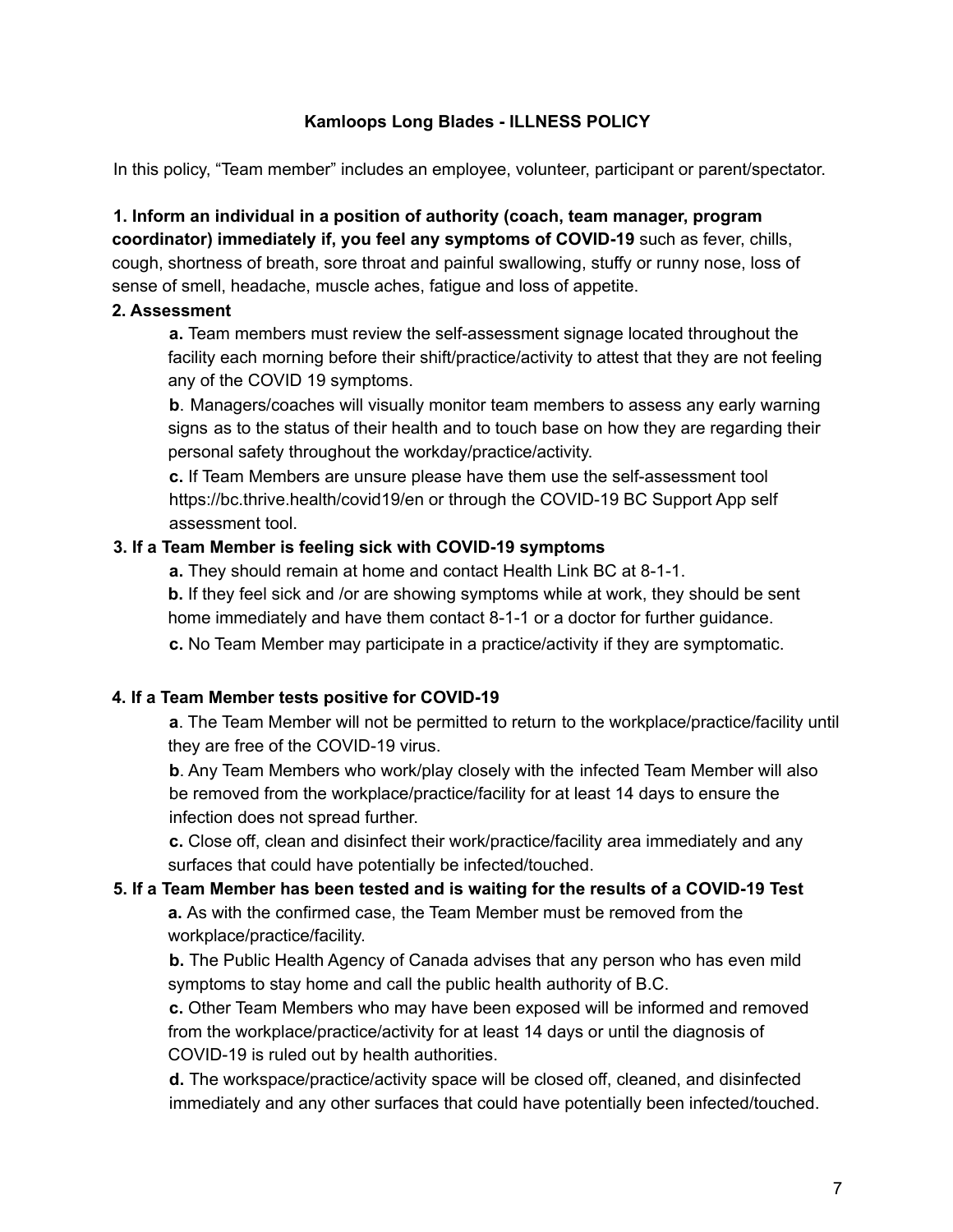## **6. If a Team Member has come in to contact with someone who is confirmed to have COVID-19**

**a.** Team Members must advise their employer/coach if they reasonably believe they have been exposed to COVID-19.

**b.** Once the contact is confirmed, the Team Member will be removed from the workplace/practice/activity for at least 14 days or as otherwise directed by public health authorities. Team Members who may have come into close contact with the Team Member will also be removed from the workplace for at least 14 days.

**c.** The workspace/activity area will be closed off, cleaned, and disinfected immediately and any other surfaces that could have potentially been infected/touched.

### **7. Quarantine or Self-Isolate if:**

**a.** Any Team Member who has travelled outside of Canada or the province within the last 14 days is not permitted to enter any part of the facility and must quarantine and self isolate.

**b.** Any Team Member with any symptoms of COVID-19 is not permitted to enter any part of the facility and must quarantine and self-isolate.

**c.** Any Team Member from a household with someone showing symptoms of COVID-19 is not permitted to enter any part of the facility and must quarantine and self-isolate.

**d**. Any Team Member who is in quarantine or self-isolating as a result of contact with an infected person or in families who are self-isolating, is not permitted to enter any part of the facility.